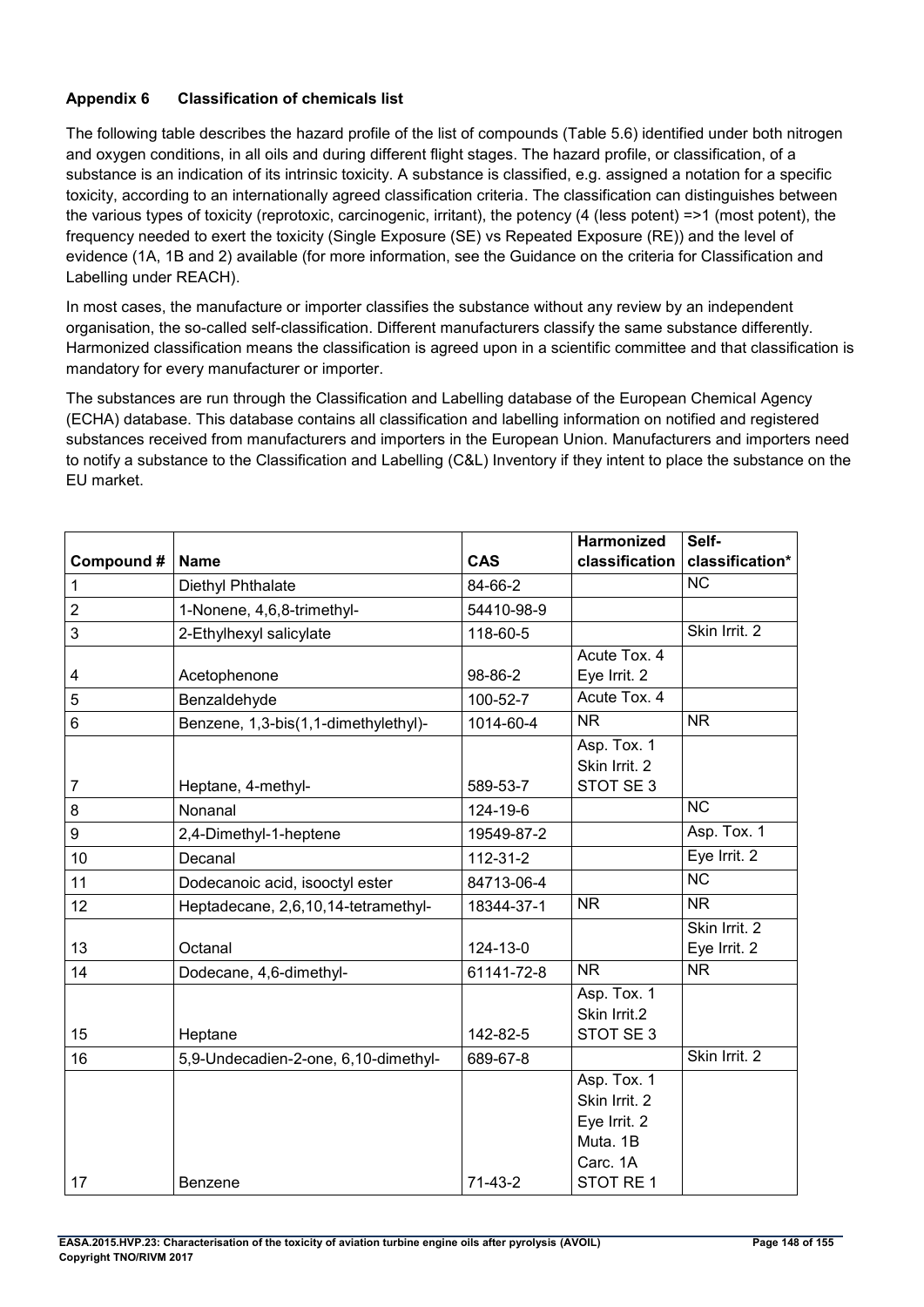|            |                                     |                | <b>Harmonized</b>             | Self-           |
|------------|-------------------------------------|----------------|-------------------------------|-----------------|
| Compound # | <b>Name</b>                         | <b>CAS</b>     | classification                | classification* |
|            |                                     |                | Acute Tox. 4                  |                 |
|            |                                     |                | Skin Irrit. 2                 |                 |
|            |                                     |                | Eye Irrit. 2                  |                 |
|            |                                     |                | Acute Tox. 3                  |                 |
|            |                                     |                | STOT SE 3                     |                 |
|            |                                     |                | Muta. 2                       |                 |
|            |                                     |                | Carc. 1B                      |                 |
| 18         | Glycidol                            | 556-52-5       | Repr. 1B<br><b>NR</b>         | <b>NR</b>       |
| 19         | Nonane, 2,6-dimethyl-               | 17302-28-2     |                               |                 |
|            |                                     |                | Eye Irrit. 2<br>Acute Tox. 4  |                 |
| 20         | 2-Propanol, 2-methyl-               | 75-65-0        | STOT SE3                      |                 |
| 21         |                                     | 192823-15-7    | <b>NR</b>                     | <b>NR</b>       |
| 22         | Decane, 2,3,5,8-tetramethyl-        |                |                               | Eye Irrit. 2    |
|            | Nonane                              | 111-84-2       | Asp. Tox. 1                   |                 |
|            |                                     |                | Skin Irrit. 2                 |                 |
| 23         | Octane                              | 111-65-9       | STOT SE3                      |                 |
|            |                                     |                |                               | Acute Tox. 4    |
|            |                                     |                |                               | Skin Irrit. 2   |
| 24         | Phenol, 2,4-bis(1,1-dimethylethyl)- | 96-76-4        |                               | Eye Dam. 1      |
| 25         | 2,5-Hexanediol, 2,5-dimethyl-       | 110-03-2       |                               | Eye Dam. 1      |
| 26         | Acetic acid, octadecyl ester        | 822-23-1       | <b>NR</b>                     | <b>NR</b>       |
| 27         | Undecane                            | 1120-21-4      |                               | Asp. Tox. 1     |
| 28         | 2-Heptanone, 4-methyl-              | 6137-06-0      | <b>NR</b>                     | <b>NR</b>       |
| 29         | Hexane, 2,3,4-trimethyl-            | $921 - 47 - 1$ | <b>NR</b>                     | <b>NR</b>       |
|            | 1,2-Benzenedicarboxylic acid, di-2- |                | Acute Tox. 4                  |                 |
| 30         | propenyl ester                      | 131-17-9       |                               |                 |
| 31         | 1-lodo-2-methylundecane             | 73105-67-6     | <b>NR</b>                     | <b>NR</b>       |
| 32         | Isopropyl Palmitate                 | 142-91-6       |                               | <b>NC</b>       |
|            |                                     |                |                               | Skin Irrit. 2   |
| 33         | n-Decanoic acid                     | 334-48-5       |                               | Eye Irrit. 2    |
| 34         | Tridecane                           | 629-50-5       |                               | Asp. Tox. 1     |
| 35         | <b>TCP</b> isomer                   | 563-04-2       |                               | Acute Tox. 4    |
|            |                                     |                | Skin Irrit. 2                 |                 |
|            |                                     |                | Eye Dam. 1                    |                 |
| 36         | 1-Propanol, 2-methyl-               | 78-83-1        | STOT SE 3                     |                 |
| 37         | 1-Tridecanol                        | 112-70-9       |                               | NC              |
| 38         | 5-Hepten-2-one, 6-methyl-           | 110-93-0       |                               | Eye Irrit. 2    |
| 39         | Decane                              | 124-18-5       |                               | Asp. Tox. 1     |
|            |                                     |                | Asp. Tox. 1                   |                 |
| 40         | Pentane                             | 109-66-0       | STOT SE 3                     | NC              |
| 41         | Pentanoic acid, methyl ester        | 624-24-8       |                               |                 |
|            |                                     |                | Skin Irrit. 2<br>Acute Tox. 4 |                 |
| 42         | Amylene Hydrate                     | 75-85-4        | STOT SE 3                     |                 |
| 43         | Glycerin                            | 56-81-5        |                               | <b>NC</b>       |
|            |                                     |                |                               | Skin Irrit. 2   |
| 44         | Heptanal                            | $111 - 71 - 7$ |                               | Eye Irrit. 2    |
| 45         | Heptanoic acid, methyl ester        | 106-73-0       |                               | Skin Irrit. 2   |
|            |                                     |                |                               |                 |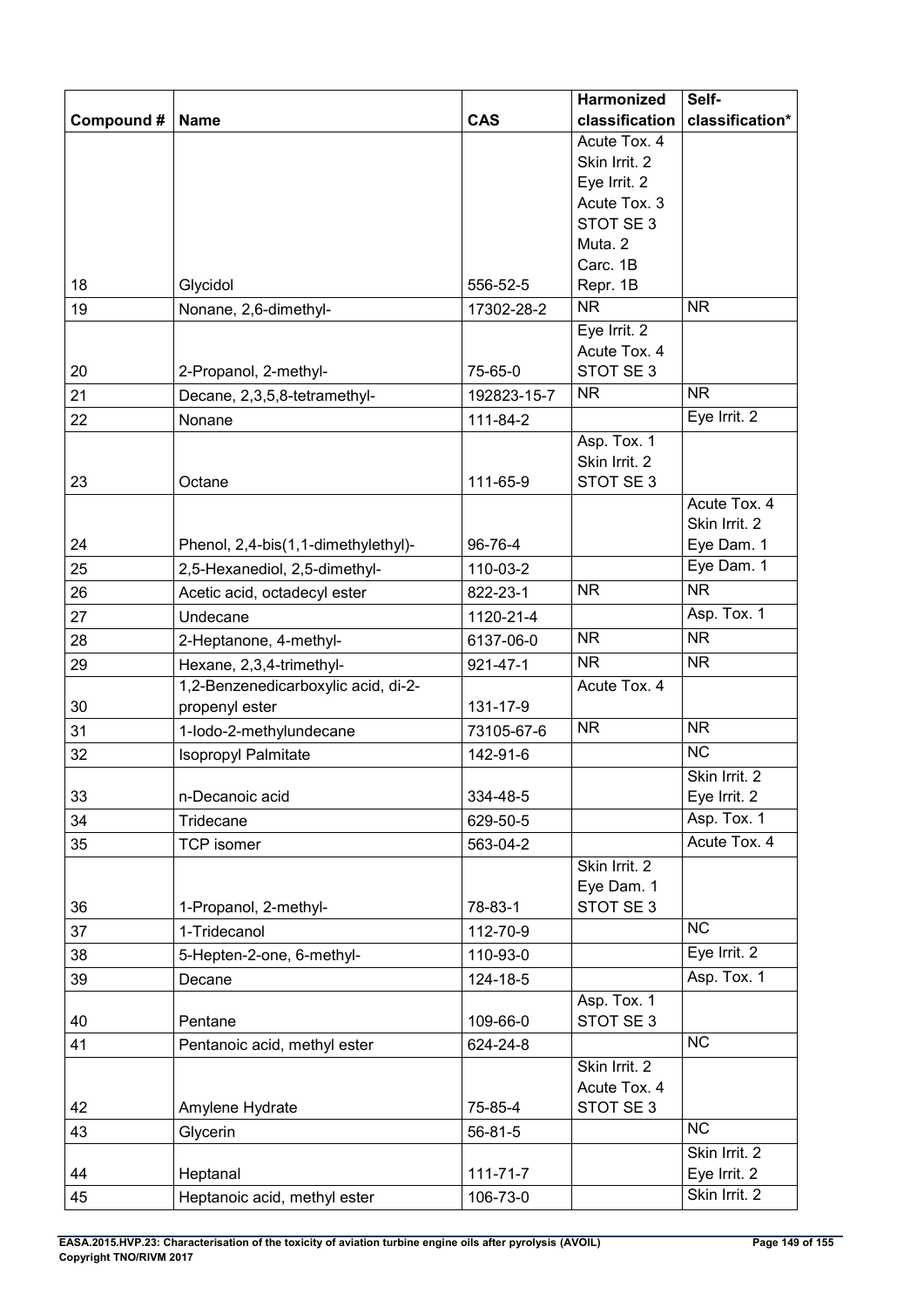|            |                                                                     |                | Harmonized                      | Self-                       |
|------------|---------------------------------------------------------------------|----------------|---------------------------------|-----------------------------|
| Compound # | <b>Name</b>                                                         | <b>CAS</b>     | classification                  | classification*             |
| 46         | Octane, 3,5-dimethyl-                                               | 15869-93-9     |                                 | <b>NC</b>                   |
|            |                                                                     |                | Acute Tox. 3                    |                             |
|            |                                                                     |                | Skin Corr. 1B                   |                             |
|            | Phenol                                                              | 108-95-2       | Muta. 2<br>STOT RE <sub>2</sub> |                             |
| 47<br>48   |                                                                     |                |                                 | STOT SE 3                   |
|            | Propane, 2-ethoxy-2-methyl-<br>1,2-Benzenedicarboxylic acid, bis(2- | 637-92-3       | Repr. 1B                        |                             |
| 49         | methylpropyl) ester                                                 | 84-69-5        |                                 |                             |
|            |                                                                     |                | Eye Irrit. 2                    |                             |
| 50         | 2-Butanone                                                          | 78-93-3        | STOT SE 3                       |                             |
| 51         | <b>Butylated Hydroxytoluene</b>                                     | 128-37-0       |                                 | <b>NC</b>                   |
| 52         | Decanoic acid, 2-ethylhexyl ester                                   | 73947-30-5     |                                 | <b>NC</b>                   |
| 53         | Diazene, dimethyl-                                                  | 503-28-6       |                                 | $\overline{\text{NC}}$      |
| 54         | Dodecane, 2-methyl-                                                 | 1560-97-0      | <b>NR</b>                       | <b>NR</b>                   |
|            |                                                                     |                |                                 | Acute Tox. 3                |
|            |                                                                     |                |                                 | Skin Corr. 1B               |
|            |                                                                     |                |                                 | Eye Dam. 1                  |
| 55         | Methacrolein                                                        | 78-85-3        |                                 | Acute Tox. 2                |
| 56         | Pentadecane                                                         | 629-62-9       |                                 | Asp. Tox. 1<br>Acute Tox. 4 |
| 57         | Benzaldehyde, 4-methyl-                                             | 104-87-0       |                                 | Eye Irrit. 2                |
|            |                                                                     |                | Acute Tox. 3                    |                             |
| 58         | Phenol, 3-methyl-                                                   | 108-39-4       | Skin Corr. 1B                   |                             |
| 59         | 2H-Pyran-2-one, tetrahydro-                                         | 542-28-9       |                                 | Eye Dam. 1                  |
| 60         | Benzene, (1,1,2-trimethylpropyl)-                                   | 26356-11-6     | <b>NR</b>                       | <b>NR</b>                   |
|            |                                                                     |                |                                 | Acute Tox. 4                |
| 61         | Cyclopropyl carbinol                                                | 2516-33-8      |                                 | Eye Irrit. 2                |
| 62         | Hexadecen-1-ol, trans-9-                                            | 64437-47-4     | <b>NR</b>                       | <b>NR</b>                   |
| 63         | Hexanal                                                             | 66-25-1        |                                 | Eye Irrit. 2                |
| 64         | Isobutane                                                           | 75-28-5        | NC                              |                             |
| 65         | Octanoic acid, methyl ester                                         | $111 - 11 - 5$ |                                 | Skin Sens. 1                |
| 66         | (2-Aziridinylethyl) amine                                           | 4025-37-0      | <b>NR</b>                       | <b>NR</b>                   |
|            | 1,4-Dioxane-2,5-dione, 3,6-dimethyl-,                               |                |                                 | Eye Irrit. 2                |
| 67         | $(3S-cis)$ -                                                        | 4511-42-6      |                                 |                             |
| 68         | 1-Octene, 3,7-dimethyl-                                             | 4984-01-4      |                                 | $\overline{\text{NC}}$      |
| 69         | 2-Butene                                                            | $107 - 01 - 7$ |                                 | <b>NC</b>                   |
| 70         | Cyclobutylamine                                                     | 2516-34-9      |                                 | Skin Corr. 1B               |
| 71         | n-Hexadecanoic acid                                                 | $57-10-3$      |                                 | <b>NC</b>                   |
| 72         | Tridecane, 3-methyl-                                                | 6418-41-3      | <b>NR</b>                       | <b>NR</b>                   |
| 73         | 1-Octene                                                            | 111-66-0       |                                 | Asp. Tox. 1                 |
|            |                                                                     |                |                                 | Skin Irrit. 2               |
|            |                                                                     |                |                                 | Eye Irrit. 2                |
| 74         | 2(5H)-Furanone, 3-methyl-                                           | 22122-36-7     |                                 | STOT SE 3<br>Skin Sens. 1   |
|            |                                                                     |                |                                 | Eye Irrit. 2                |
|            |                                                                     |                |                                 | Acute Tox. 4                |
| 75         | Pentanal                                                            | 110-62-3       |                                 | STOT SE 3                   |
|            | 1,2-Benzenedicarboxylic acid, mono(2-                               |                |                                 | Skin Irrit. 2               |
| 76         | ethylhexyl) ester                                                   | 4376-20-9      |                                 | Eye Irrit. 2                |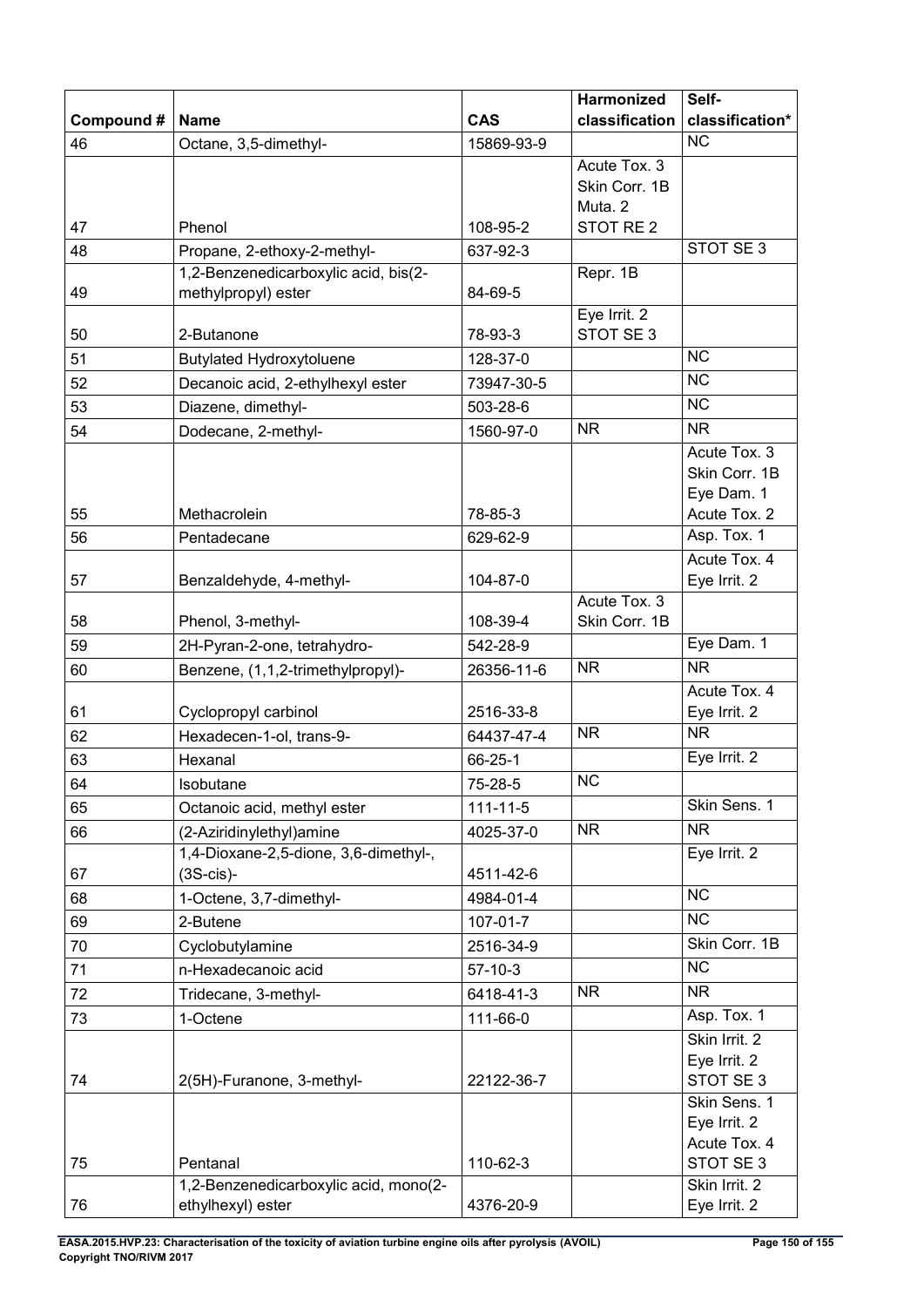|           |                                   |            | Harmonized                    | Self-                        |
|-----------|-----------------------------------|------------|-------------------------------|------------------------------|
| Compound# | <b>Name</b>                       | <b>CAS</b> | classification                | classification*              |
|           |                                   |            |                               | Skin Irrit. 2                |
|           |                                   |            |                               | Eye Irrit. 2                 |
| 77        | 2,5-Furandione, dihydro-3-methyl- | 4100-80-5  |                               | STOT SE 3                    |
|           |                                   | 122-78-1   |                               | Acute Tox. 4<br>Skin Sens. 1 |
| 78        | Benzeneacetaldehyde               |            |                               | Eye Dam. 1                   |
| 79        | Dodecanoic acid                   | 143-07-7   |                               | Acute Tox. 4                 |
|           |                                   |            |                               | Skin Sens. 1B                |
|           |                                   |            |                               | Eye Dam. 1                   |
| 80        | Methylglyoxal                     | 78-98-8    |                               | Muta. 2                      |
| 81        | Pentadecane, 2,6,10-trimethyl-    | 3892-00-0  | <b>NR</b>                     | <b>NR</b>                    |
|           |                                   |            | STOT SE 3                     |                              |
|           |                                   |            | Repr. 2                       |                              |
| 82        | 2-Hexanone                        | 591-78-6   | STOT RE 1                     |                              |
|           |                                   |            |                               | Muta. 1B                     |
| 83        | Hydroxyurea                       | 127-07-1   |                               | Repr. 2<br>Skin Irrit. 2     |
| 84        | (S)-2-Hydroxypropanoic acid       | 79-33-4    |                               | Eye Dam. 1                   |
|           |                                   |            |                               | Asp. Tox. 1                  |
|           |                                   |            |                               | Skin Irrit. 2                |
|           |                                   |            |                               | Eye Irrit. 2                 |
| 85        | 1,3,5,7-Cyclooctatetraene         | 629-20-9   |                               | STOT SE 3                    |
| 86        | 2-Propanone, 1-hydroxy-           | 116-09-6   |                               | $\overline{\text{NC}}$       |
|           |                                   |            |                               | Acute Tox. 4                 |
|           |                                   |            |                               | Eye Dam. 1                   |
| 87        | Butyrolactone                     | 96-48-0    |                               | STOT SE 3                    |
|           |                                   |            | Skin Irrit. 2                 |                              |
| 88        | Cyclopentanone                    | 120-92-3   | Eye Irrit. 2                  | Eye Irrit. 2                 |
| 89        | Dodecane                          | 112-40-3   |                               | <b>NC</b>                    |
| 90        | Eicosane                          | 112-95-8   |                               |                              |
| 91        | Heptadecane, 2,6-dimethyl-        | 54105-67-8 | <b>NR</b>                     | NR                           |
| 92        | I-Pantoyl lactone                 | 5405-40-3  |                               | Eye Dam. 1                   |
| 93        | Pentanoic acid                    | 109-52-4   | Skin Corr. 1B                 |                              |
|           |                                   |            | Acute Tox. 4<br>Skin Irrit. 2 |                              |
|           |                                   |            | Skin Sens. 1                  |                              |
|           |                                   |            | Eye Dam. 1                    |                              |
|           |                                   |            | Resp. Sens. 1                 |                              |
| 94        | Phthalic anhydride                | 85-44-9    | STOT SE 3                     |                              |
| 95        | trans-3-Decene                    | 19150-21-1 | <b>NR</b>                     | <b>NR</b>                    |
| 96        | Undecanal                         | 112-44-7   |                               | Skin Irrit. 2                |
| 97        | 1-Hexene                          | 592-41-6   |                               | Asp. Tox. 1                  |
| 98        | 1H-Indene, 1-methylene-           | 2471-84-3  | <b>NR</b>                     | <b>NR</b>                    |
| 99        | 1-Pentene                         | 109-67-1   |                               | <b>NC</b>                    |
|           |                                   |            | Eye Irrit. 2                  |                              |
| 100       | Acetone                           | 67-64-1    | STOT SE3                      |                              |
| 101       | Decane, 3,7-dimethyl-             | 17312-54-8 | NR.                           | <b>NR</b>                    |
|           |                                   |            | Acute Tox. 4                  |                              |
| 102       | Formamide, N-methyl-              | 123-39-7   | Repr. 1B                      |                              |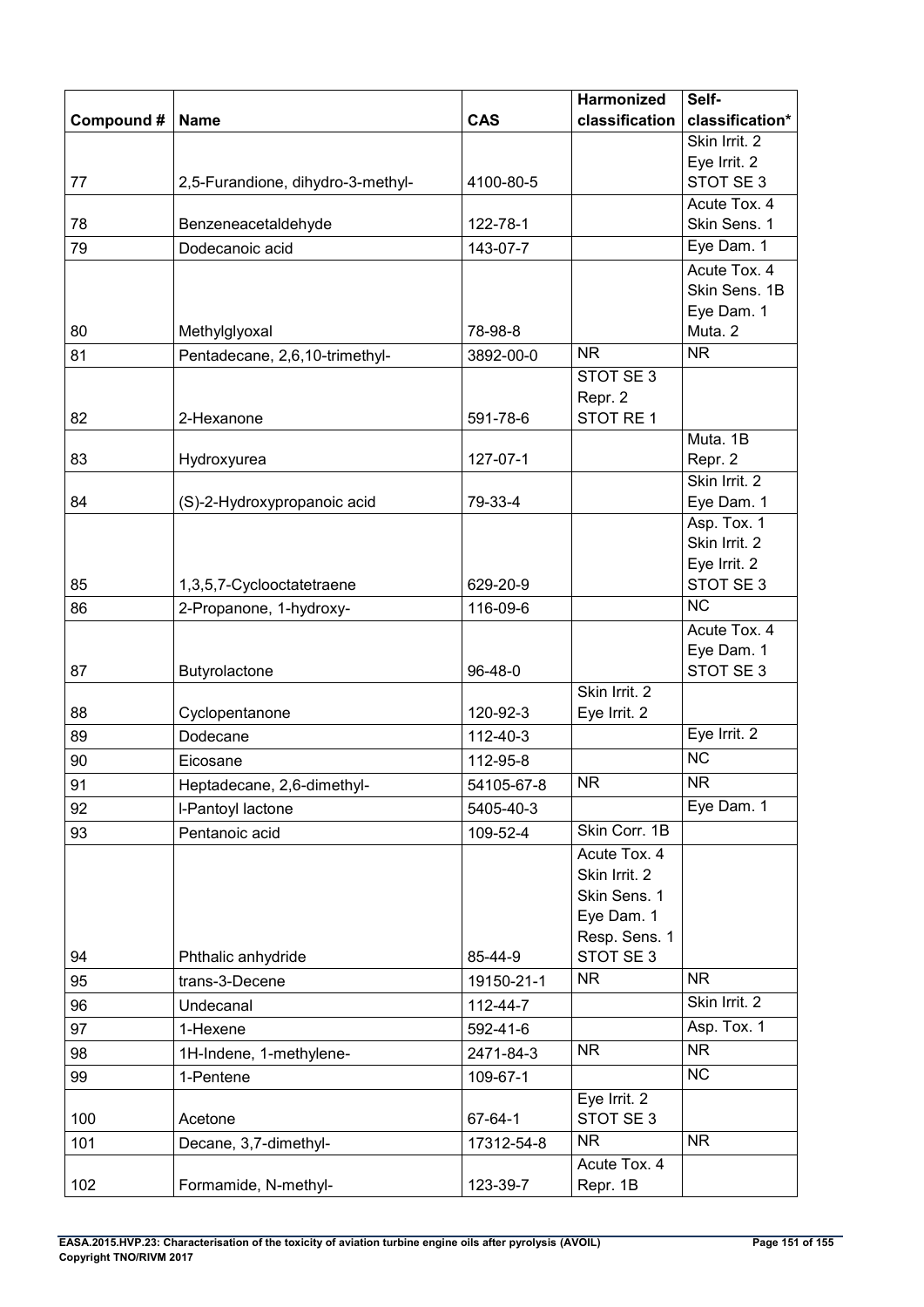|            |                                             |                | Harmonized                                                                   | Self-                                                                     |
|------------|---------------------------------------------|----------------|------------------------------------------------------------------------------|---------------------------------------------------------------------------|
| Compound#  | <b>Name</b>                                 | <b>CAS</b>     | classification                                                               | classification*                                                           |
| 103        | Hexane                                      | 110-54-3       | Asp. Tox. 1<br>Skin Irrit. 2<br>STOT SE 3<br>Repr. 2<br>STOT RE <sub>2</sub> |                                                                           |
|            |                                             | 111-85-3       |                                                                              | Asp. Tox. 1                                                               |
| 104<br>105 | Octane, 1-chloro-<br>1,3,5-Cycloheptatriene | 544-25-2       |                                                                              | Asp. Tox. 1<br>Acute Tox, 3<br>Skin Irrit. 2<br>Eye Irrit. 2<br>STOT SE 3 |
| 106        | 1-Hexadecanol                               | 36653-82-4     |                                                                              | <b>NC</b>                                                                 |
| 107        | 3-Undecene, (Z)-                            | 821-97-6       | <b>NR</b>                                                                    | <b>NR</b>                                                                 |
| 108        | Benzonitrile                                | 100-47-0       | Acute Tox. 4                                                                 |                                                                           |
| 109        | Cyclooctane, 1,4-dimethyl-, cis-            | 13151-99-0     | <b>NR</b>                                                                    | <b>NR</b>                                                                 |
| 110        | Dodecane, 2,7,10-trimethyl-                 | 74645-98-0     | <b>NR</b>                                                                    | <b>NR</b>                                                                 |
| 111        | Heptane, 3-ethyl-                           | 15869-80-4     | $\overline{\text{NR}}$                                                       | <b>NR</b>                                                                 |
| 112        | 1-Pentene, 2,4,4-trimethyl-                 | 107-39-1       | <b>NC</b>                                                                    |                                                                           |
| 113        | 1-Pentene, 2-methyl-                        | 763-29-1       |                                                                              | <b>NC</b>                                                                 |
| 114        | 1-Propene, 2-methyl-                        | $115 - 11 - 7$ | $\overline{\text{NC}}$                                                       |                                                                           |
| 115        | 2(3H)-Furanone, dihydro-5-methyl-           | 108-29-2       |                                                                              | <b>NC</b>                                                                 |
| 116        | 2-Heptanone                                 | 110-43-0       | Acute Tox.4                                                                  |                                                                           |
| 117        | 2-Hexenal                                   | 505-57-7       |                                                                              | Acute Tox. 4<br>Acute Tox. 3<br>Skin Sens. 1<br>Acute Tox. 4              |
| 118        | 2-Pentanone                                 | 107-87-9       |                                                                              | Eye Irrit. 2<br>STOT SE 3                                                 |
| 119        | 2-tert-Butyltoluene                         | 1074-92-6      |                                                                              | <b>NC</b>                                                                 |
| 120        | Acetic acid                                 | 64-19-7        | Skin Corr. 1A                                                                |                                                                           |
| 121        | cis-2-Nonene                                | 6434-77-1      |                                                                              | Asp. Tox. 1<br>Skin Irrit. 2<br>Eye Irrit. 2<br>STOT SE 3                 |
| 122        | Decane, 1-chloro-                           | 1002-69-3      |                                                                              | Carc. 2                                                                   |
| 123        | Heptanoic acid                              | $111 - 14 - 8$ | Skin Corr. 1B                                                                |                                                                           |
| 124        | Isopropyl Myristate                         | 110-27-0       |                                                                              | <b>NC</b>                                                                 |
| 125        | Tetradecanoic acid                          | 544-63-8       |                                                                              | <b>NC</b>                                                                 |
| 126        | 1-Pentene, 4-methyl-                        | 691-37-2       |                                                                              | Asp. Tox. 1<br><b>Or</b><br>Skin Irrit. 2<br>Eye Irrit. 2<br>STOT SE 3    |
| 127        | 2-Cyclopenten-1-one                         | 930-30-3       |                                                                              | <b>NC</b>                                                                 |

\* according to the largest number of notifiers

NC = not classified for human health effects

NR = not registered under REACH